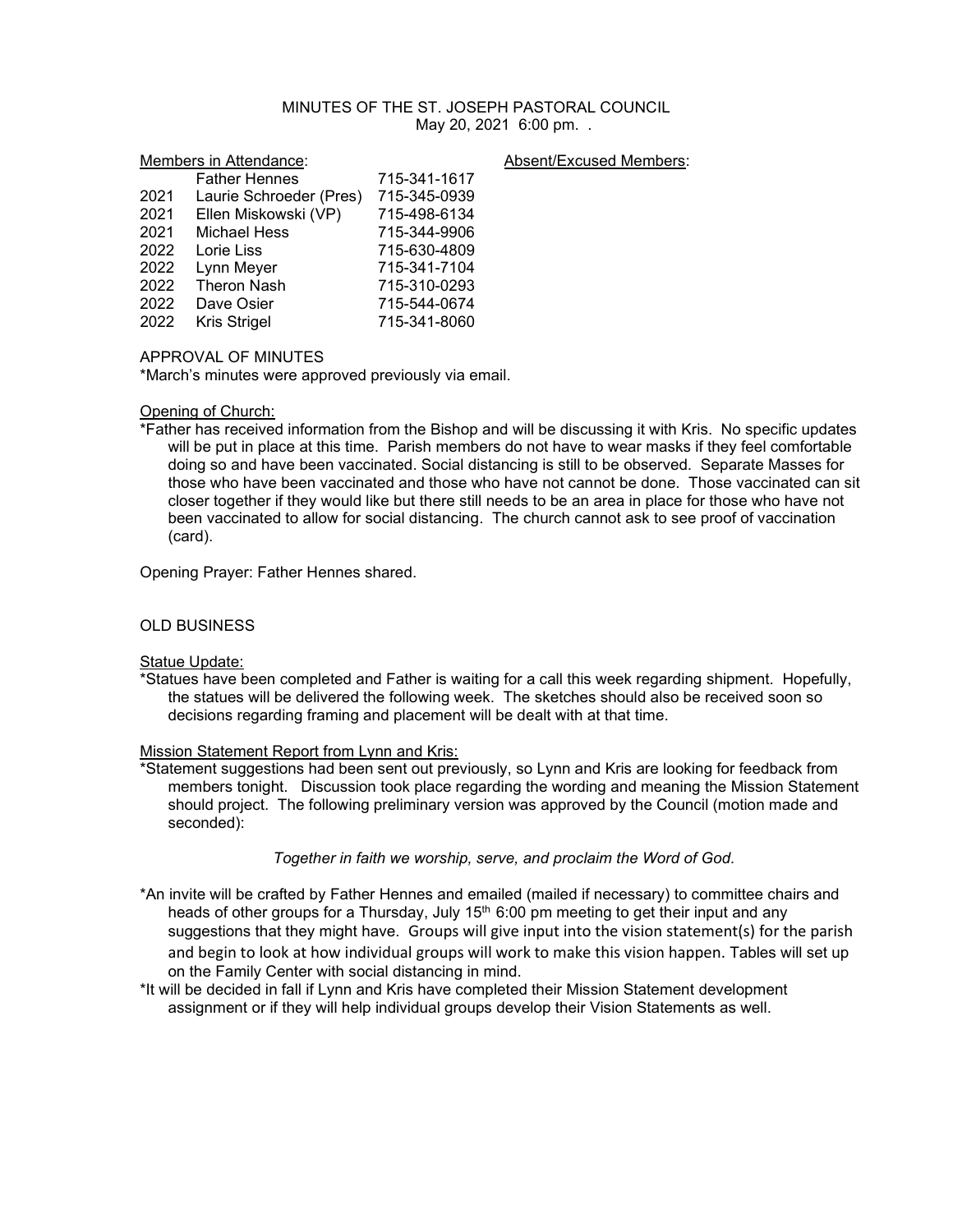# Religious Education Position:

- \*The person set to be interviewed has withdrawn their application. Father will pursue other leads to see if he can generate some interest in the position. There are back-up plans in place to cover the interim in case no one is in place by fall. The number of qualified candidates statewide is very low, and the central Wisconsin area has not had a big draw. Postings have been done at Wisconsin colleges as well as those in surrounding states.
- \*The majority of catechists are returning next year so not many replacements will be needed. Class registration has been taking place so should be mostly done by the time the new person starts. Mary is going through inventory trying to get things organized.
- \*Confirmation by the bishop will take place November  $7<sup>th</sup>$ . This will include thirty students between the four parishes.
- \*Mary Testin's last day is June 15<sup>th</sup>

## Election of New Parish Council Members

\*Father has been tabulating the nominations submitted by the parish and is working to contact individuals to verify that they are interested in serving. Four positions need to be filled. Voting will be done in the bulletin and in the church at Memorial Day and Picnic weekend Masses. Voters will need to fill out their family name and will be allowed to vote for two candidates.

## Other Old Business:

\*St. Anthony's monthly presentations were discussed. It has been recommended that St. Joseph's members be encouraged to either attend the meetings in person or through Zoom (info on their website). It was felt that this would probably not be a good event to hold at St. Josephs. Father will make sure that the schedule is posted in the bulletin.

# NEW BUSINESS

## Parish Council Picnic Basket:

\*It was agreed that a picnic theme would work well. Lynn has donated a table top grill, two camp chairs and tools. Laurie will use any money donated to purchase additional items. Suggestions of items to be included were shared. An envelope will be left in the Council mail slot for additional donations. Laurie will take care of getting everything to Kris.

# Picture Frames for Statue Drawings:

- \*There are twelve sketches that the parish will want to have framed and hung somewhere in the building. Pricing from three stores were reviewed. It was agreed that it would be a good idea to use a business where the funds would be kept locally. Members of the parish who create/work with frames were discussed but with the increasing cost of wood, it was agreed that it may not be practical for them to do the work. Father will contact Ideal Frames once the sketches have been received. A few parish members with artistic skills will be contacted to see if they would like to assist.
- \*Potential spots for the framed sketches were discussed. Many suggestions were offered. The deanery books in the southwest corner of the Family Center are seldom used. The Council agreed that they could be better positioned so that the parish can easily see them and take home to read if they would like too. It was agreed Father would ask Walter to create bookshelves in the coat niche in the Gathering Space. Lynn thinks there is wood that can be used in the rectory building. The books will be moved to the bookshelves once these are completed. The books may be weaned out a bit and be rotated from time to time to allow fresh books to be offered. Leo will be asked what should be done with the cart that the books are currently placed.

## Time Capsule:

\*It had been planned to open the time capsule during Picnic of last year but due to COVID this was not done. The box was buried when the school was built – 34-35 years ago. Father and Walter located the stone portal, located the capsule, and opened the copper box to make sure everything was in good condition. However, the box was flooded. They dried out newspapers as best they could, but the photographs were beyond repair. There will be an article put into the bulletin explaining what contents could be identified. A shadowbox holding the coins retrieved will be placed in the hallway by the St. Anne's medals.

Mass for Graduates: